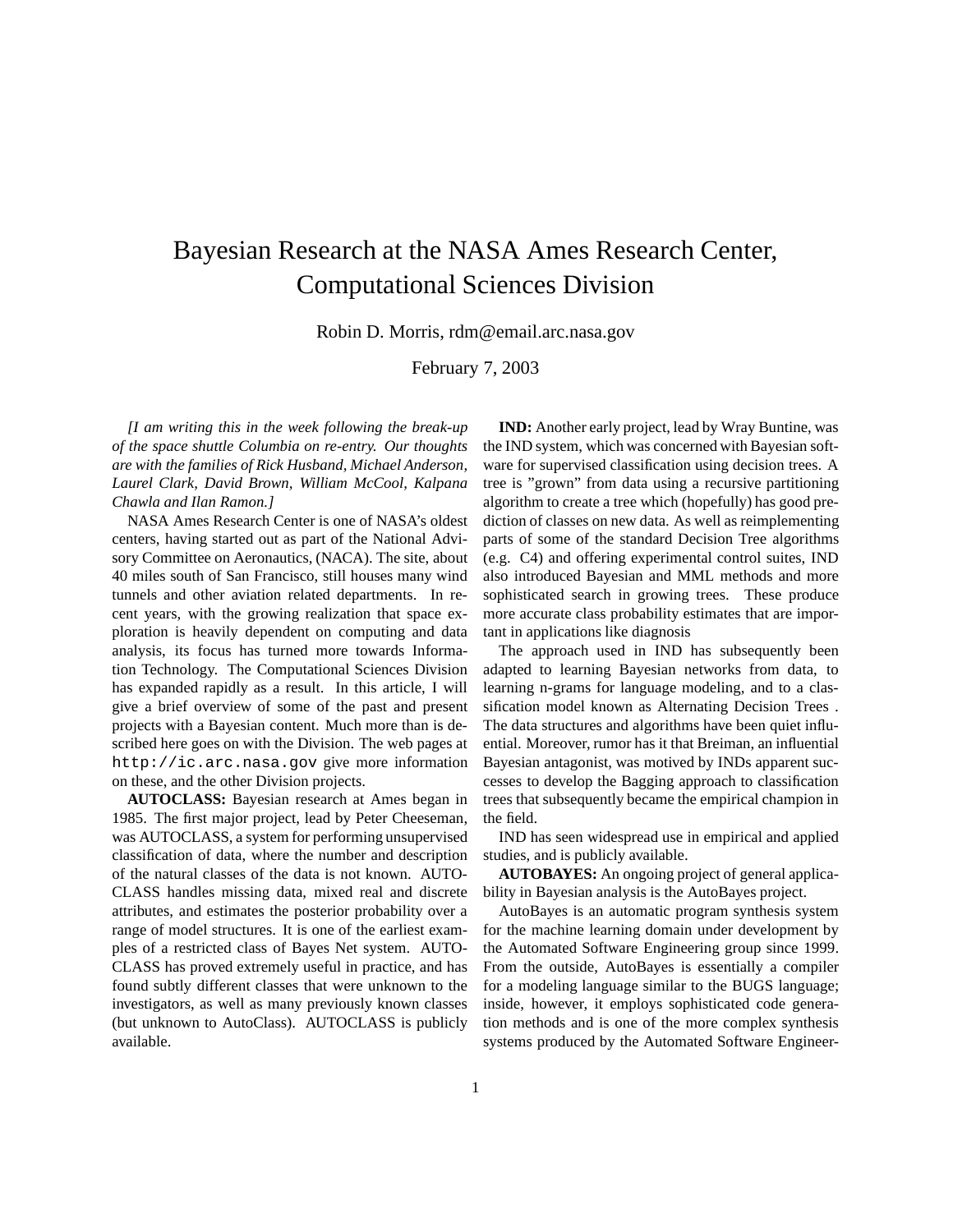ing community. AutoBayes takes as its input a statistical model, extracts a Bayesian network from it, and then generates a program which solves the learning task specified in the model. Unlike BUGS, however, AutoBayes is not restricted to a single generic algorithm (i.e., Gibbs sampling) but can generate different algorithms which are specialized for the model.

AutoBayes contains a comprehensive schema library. A schema contains two parts, a definition of when it is applicable, and a code template. During synthesis, AutoBayes finds the schemas that are applicable, then instantiates a code fragment in a model-specific way (e.g. an EM schema is instantiated if a sub-problem is recognised as a finite mixture model). These code fragments can spawn new, simpler, synthesis tasks, which are solved recursively; the recursion terminates if subproblems can be solved either numerically or symbolically. An important aspect here is the interaction of the schemas with the symbolic subsystem (i.e., a simple Mathematica-like symbolic-algebraic kernel) which allows the identification and efficient solution of tractable subproblems, even if they are embedded in the original model.

This divide-and-conquer approach allows AutoBayes to synthesize larger programs in a bottom-up fashion, using both schemas and symbolic solutions as building blocks. After synthesis, the code is optimized and translated into a  $C/C++$  program which can be run standalone or linked dynamically into the Matlab or Octave environments.

AutoBayes has been used to generate code for a spectrum of models, ranging from textbook examples (e.g., normal models with various priors) to "almost state-ofthe-art" machine learning algorithms; it has also been applied successfully to some data analysis problems within NASA.

## **Autonomy**

A major research area in the Computational Sciences Division is to provide autonomous capabilities for spacecraft and rovers - communication bandwidth to space exploration vehicles and onboard storage are limited; the spacecraft collect vastly more data than can be returned, and cannot be controlled in real time<sup>1</sup>. The need for autonomy, both for spacecraft operations and scientific discovery, is obvious. One great success in this area was the *Remote Agent* system on the Deep Space One spacecraft. This was a "traditional" AI system, based around planning and scheduling, modeling the state of the spacecraft, and a smart executive module. Currently, research is underway to address some of the limitations of that system, and many of the approaches being pursued are Bayesian.

**Diagnosis:** Diagnosis is the problem of detecting and identifying any faults or unexpected events that occur in a system from observations of that system. Bayesian belief updating methods are being applied to this problem, maintaining a belief distribution over the state of the system, and updating the distribution based on a model of the evolution of the system and on new observations as they arrive. The models used are probabilistic hybrid automata – they contain a mixture of discrete states and continuous variables. The evolution of the system is governed by a transition function which gives the probability of a transition from one discrete state to another, and a set of differential equations which model the behavior of the continuous variables, and are dependent on the discrete state.

Optimal approaches to this problem are computationally infeasible, particularly on-board a spacecraft or planetary rover<sup>2</sup>. Particle filters can be used to track the state in reasonable computation time. However, diagnosis problems present some interesting challenges for particle filter algorithms, particularly because the fault states have very low probability of occurring. Several variants of particle filters have been developed, tuned to solving diagnosis problems.

**Scheduling:** New research is applying Bayesian techniques to scheduling problems. The domain here is one in which a number of tasks must be scheduled, given a set of constraints on when the tasks must be performed. Completing certain tasks, or subsets of the tasks results in a numerical reward. There is uncertainty about the duration of the individual tasks so the problem becomes one of building the schedule that maximizing the expected reward obtainable.

**Autonomous Exploration:** This project investigated the application of Bayesian statistics to the problem of autonomous geological exploration with a robotic vehicle. It

 $1$ Communication with spacecraft on Mars typically occurs twice per day.

 $2$ The computational capacity of the Mars rovers scheduled for launch later this year is equivalent to a 25MHz PowerPC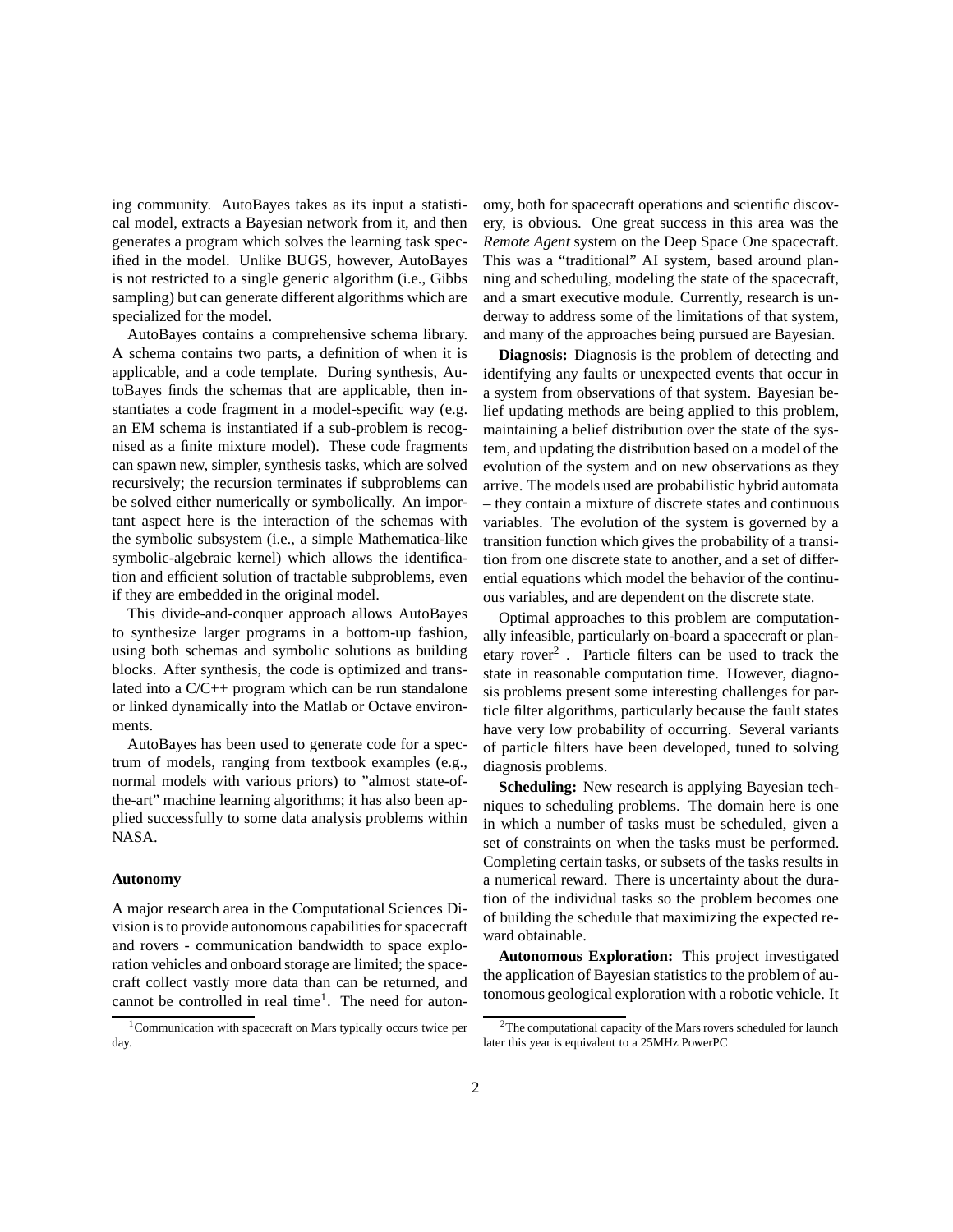concentrated on the sub-problem of classifying rock types while addressing the issues associated with operating onboard a mobile robot. The Bayesian paradigm was used in a natural way to solve the more general robotic problems of autonomously profiling an area and allocating scarce sensor resources. Major considerations are the need to use of multiple sensors and the ability of a robotic vehicle to acquire data from different locations. Needless sensor use must be curtailed if possible, such as when an object is sufficiently well identified given sensor data acquired so far. Furthermore, by investigating rocks in many locations, the robot has the opportunity to profile the environment. Different rock samples are statistically dependent on each other. These dependencies can be exploited to substantially improve classification accuracy.

The classification system was been implemented onboard the Nomad robot developed at Carnegie Mellon University, and applied to the task of recognizing meteorites amongst terrestrial rocks in Antarctica. In January 2000 A.D., Nomad was deployed to Antarctica where it made the first autonomous robotic identification of a meteorite.

## **Data Analysis**

NASA has been described as a *data collection agency* – each mission returns huge quantities of data, and Earth observing satellites return data at such a rate that it is difficult to archive, let alone analyze. Naturally, therefore, there are a number of data analysis projects within the Division.

**Planetary Nebula Modeling:** Stars like our sun end their lives as swollen red giants surrounded by cool extended atmospheres. The nuclear reactions in their cores create carbon, nitrogen and oxygen, which are transported by convection to the outer envelope of the stellar atmosphere. As the star finally collapses to become a white dwarf, this envelope is expelled from the star to form a planetary nebula (PN) rich in organic molecules. The physics, dynamics, and chemistry of these nebulae are poorly understood and have implications not only for our understanding of the stellar life cycle but also for organic astrochemistry and the creation of prebiotic molecules in interstellar space.

This project is working toward generating threedimensional models of planetary nebulae, which include the size, orientation, shape, expansion rate and mass distribution of the nebula, as well as the distance from earth. Such a reconstruction of a PN is a challenging problem for several reasons. First, the data consist of images obtained over time from the Hubble Space Telescope and long-slit spectra obtained from Kitt Peak National Observatory and Cerro Tololo Inter-American Observatory. These images are of course taken from a single viewpoint in space, which amounts to a very challenging tomographic reconstruction. Second, that there are two disparate data types requires that we utilize a method that allows these data to be used together to obtain a solution. Bayesian model estimation is applied using a parameterized physical model that incorporates much prior information about the known physics of the PN. By modeling the nebula in three-dimensions it is possible reconcile the observed tangential expansion observed as an angularsize change of the object with the radial expansion velocity determined from the Doppler shift in the spectral lines thus providing accurate estimates of the objects expansion velocity, dynamical age, and distance from earth.

**Event analysis for GLAST:** The Gamma Ray Large Area Space Telescope is a project to map the incidence of gamma rays from the entire sky. It is an orbiting telescope, scheduled for launch in 2006. It works by converting an incident gamma ray into an electron-positron pair in one of a stack of tungsten layers, and then detecting the positions where these charged particles cross layers of silicon microstrip detectors. However, the analysis is complicated by numerous secondary processes – the electron and positron are scattered each time they traverse the layers, and can also knock out further electrons, which cause the microstrips to fire as they cross them. We are studying the feasibility of using a detailed model of the physics of the detector to define importance sampling distributions to enable a particle filter type approach to be used to estimate, for each event, the direction from which the gamma ray came, and its energy.

**Analysis of hyper-spectral solar flux data:** This effort aims at developing a Bayesian framework for analyzing hyper-spectral data on solar radiation in the atmosphere, collected with a custom-built NASA radiometer in various field campaigns around the world. This framework is expected to allow efficient and accurate determination, from heterogeneous data, of the chemical composition and the physical state of the atmosphere, thus sig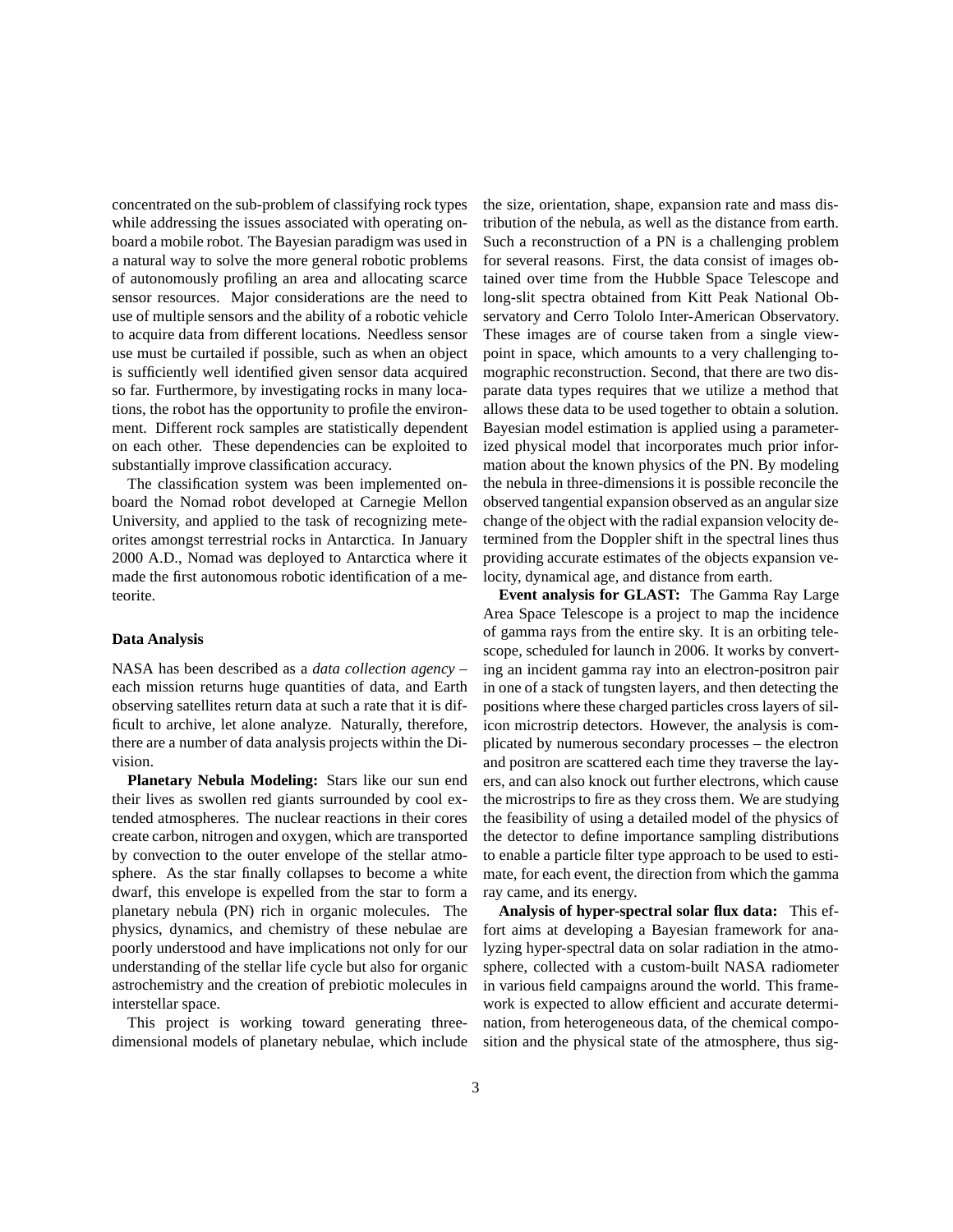nificantly enhancing our understanding of, as well as our capability to model and predict, the Earth system. Specific goals include: retrieval of cloud physical parameters for understanding their evolution and for assessing their impact on weather and global climate; identification of composition, size, shape, and distribution of aerosols for evaluating their effects on solar radiation budget; quantification of the influence of tropospheric ozone and carbonbased trace gases on radiative forcing.

The main thrust of present research is toward developing forward physical models - one for the atmosphere and one for the instrument - suitable for use as likelihood functions within a Bayesian parameter estimation scheme.

**Computer Vision:** The low-level vision problem is conceived as the construction of a 3-D surface model of the local world, where the model is represented as a triangulated mesh with reflectance parameters associated with each triangle. In addition to inferring the 3-D mesh, the lighting and camera parameters must also be inferred. This is an extremely hard inference problem, because an observed image depends on the 3-D model geometry and reflectance as well as the camera and lighting parameters. The likelihood function is essentially the computer graphics problem: given all the model information, what would the image look like. Bayes theorem inverts this function and allows the 3-D model to be inferred given the images. The forward model is well understood; the physics of light scattering and camera optics is well known.

The simplified 2-D problem was first investigated. If the camera and lighting are essentially constant, there is no significant parallax, and it is impossible to separate out the effects of surface geometry from surface reflectance. Instead, model "images" at super-resolution are reconstructed from multiple images of the same area. Super-resolution is possible because each image is an independent sample of the unknown surface. This program yielded spectacular improvements in resolution, enabling features to be seen that were completely invisible in the individual images. Currently, this research is being extended to full 3-D surface reconstruction from images with different camera views and lighting. Although straight forward in principle, it is extremely difficult in practice because there are typically millions of model parameters to be inferred, and because simultaneous estimation of camera, lighting and 3-D surface model from images is greatly complicated by their mutual dependence. For this simultaneous inference to work, it is necessary to use techniques such as feature matching between images to "bootstrap" the inference procedure. Once such heuristic information initializes the joint model search sufficiently close to the global maximum, standard gradient methods to find the MAP estimate (and its associated covariance matrix) seem to work well in practice. This is ongoing research that should give a full Bayesian foundation to the problem of low-level computer vision.

**Separation of Neural Signals:** The electric potentials and magnetic fields generated by ensembles of synchronously active neurons in response to external stimuli provide information essential to understanding the processes underlying cognitive and sensorimotor activity. Interpreting the recordings of these potentials and fields can be problematic as each detector records signals that have been simultaneously generated by various regions throughout the brain. Separating these signals into a set of components each originating from a synchronous ensemble has proven to be a very difficult problem.

The differential variability component analysis (dVCA) algorithm relies on a more physiologically realistic source model that accounts for variability of response amplitude and latency across multiple experimental trials. Rather than making any unrealistic assumptions of independence of components, this algorithm utilizes the differential variability of the evoked waveforms to aid their characterization. By applying the Bayesian methodology to this new source model, we derive an algorithm that uses EEG data simultaneously recorded from multiple electrodes to identify multiple components each representing synchronous neuronal activity from an ensemble of neurons displaying a distinct trial-to-trial variability pattern. In addition, this algorithm estimates the single-trial amplitude and latency of each component active during any particular evoked response.

**Analysis of Earth Observing Data:** A couple of projects involved in the analysis of Earth Observing Data are the following.

One project is looking at using naive Bayes classifiers applied to MODIS (Moderate Resolution Imaging Spectroradiometer) data for generating a cloud mask product. The current methods of generating the cloud mask products from MODIS data at the DAACs (Distributed Active Archive Centers) are too slow to allow for the product to be included in the broadcast stream, and so are not used in